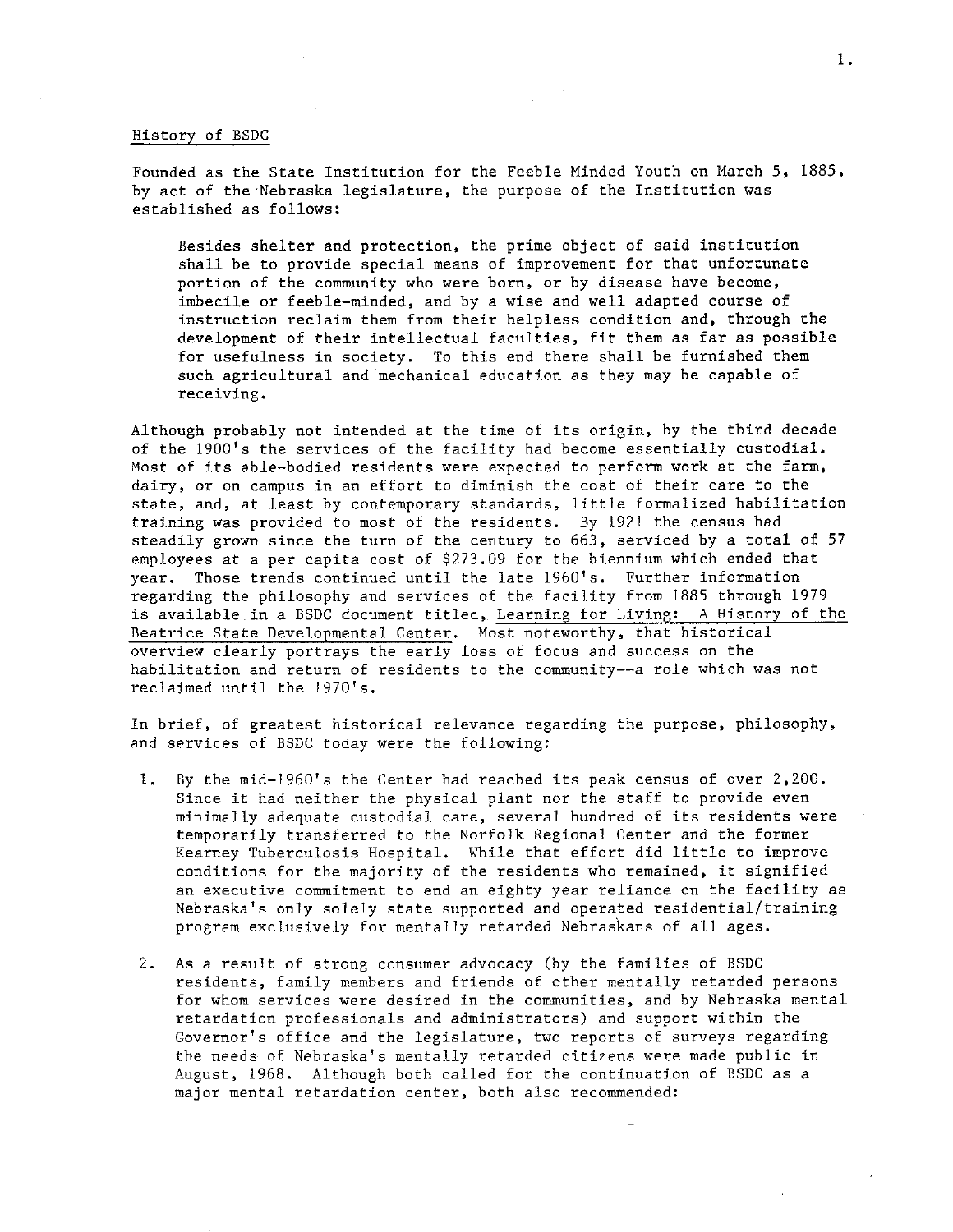- a. Significant reduction in its census and the upgrading of its physical plant and programmatic activities.
- b. Establishment of state supported community based programs throughout **Nebraska so as to assure a continuum of care and alternatives to**  institutionalization.
- **c. A new administrative structure of the state's mental retardation**  programs.

The 1969 Legislature responded positively to those recommendations by authorizing the state to provide matching funds to local political subdivisions and community agencies (e.g., the six regional Offices of Mental Retardation through their respective political subdivisions) for the development of state supported community based programs for the mentally retarded; establishing the Office of Mental Retardation within the Department of Public Institutions for their coordination; and expanding BSDC's appropriations to begin the remodeling of its physical plant, improve staffing, and develop comprehensive resident training activities. Although not immediately apparent to BSDC, this combination of legislative activity was to have long-term (if not permanent) effect on its staff and residents. First, the establishment, funding, and gradual development of services at the community level redefined the Center's role as a backup alternative to community-based programs (which were intended as a backup alternative to the local generic services) for those mentally retarded persons for whom the needed services were not **available in the communities. Second, as the admission rate and census**  were substantially diminished in the 1970's, the facility was able to gradually improve the quality of basic care to its residents, re-train staff, and incorporate steadily increasing numbers of residents into the developing living unit and off-living unit training programs. Gradually, the focus of resident care was shifted to a developmental model (away from a medically-oriented custodial model).

- 3. On September 28, 1972, the class action suit, Horacek et al. v. Exon et al. was filed in Omaha Federal District Court. Supported largely by the Nebraska Association for Retarded Citizens, the suit alleged that the State of Nebraska was in violation of the constitutional rights of the Center's residents by failing to provide adequate education, treatment, and protection from harm, and, later, to provide services consistent with **those rights issues in the least restrictive manner commensurate with the**  growth and development of the residents. Although significant in shaping Nebraska's mental retardation services during the past decade, the suit, which was settled on September 28, 1981 with adoption by the Court of the current five year Plan of Implementation (for FY's 81 through 85), has **also been a major source of divisiveness among Nebraska mental retardation service providers and consumer groups.**
- 4. Adoption of Medicaid as a primary funding source of the Center since the early 1970's has been most influential in the shaping of BSDC's services. **To avoid losing Medicaid as a funding source, an evolution of changes in staffing, service provision, and capital construction activities were**  necessary to comply with Medicaid Standards. Most of the major staff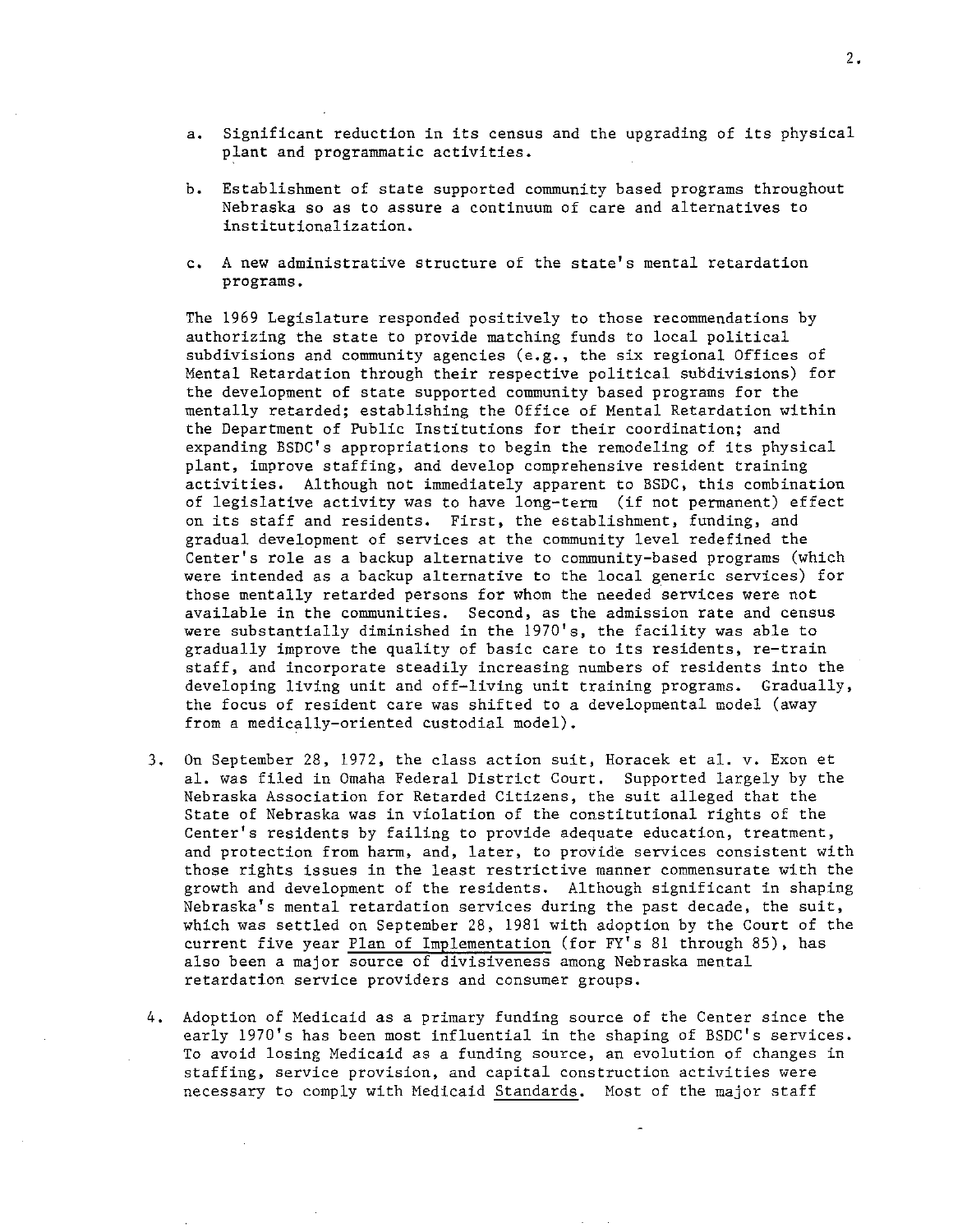reorganizational efforts during the past decade have been prompted by the need to make progressively better use of the Center's staff resources toward higher levels of compliance with the Medicaid requirements. As evidenced by the Medicaid surveyor reports of each year since 1973, substantial compliance with all but the physical plant requirements was finally accomplished in 1982. Completion of the remodeling of the remainder of the facility's residential and off-living unit training space by the end of the current Medicaid waiver period  $(Apri1 18, 1985)$ as specified in the 1982 Amended BSDC Medicaid Plan of Correction will culminate that process.

- 5. In August, 1981, all services of BSDC became accredited by the Joint Commission on Accreditation of Hospitals. They were reaccredited for three years in October, 1983.
- 6. Also noteworthy regarding the Center's activities of the past three years have been the efforts of its managers and staff to contain/reduce the cost of its services while concurrently upgrading the quality of those services to its residual population.

Statutory authority for the Beatrice State Developmental Center is as follows:

- 1. Section 83-218 defines the purpose and authority of BSDC.
- 2. Sections 83-381 through 83-390 contain a definition of the "mentally retarded person" as it pertains to BSDC.
- 3. Sections 83-1101 through 83-1139 consist of the Mental Retardation Commitment Act of 1981, which pertains to the evaluation and involuntary commitment of mentally retarded individuals to BSDC.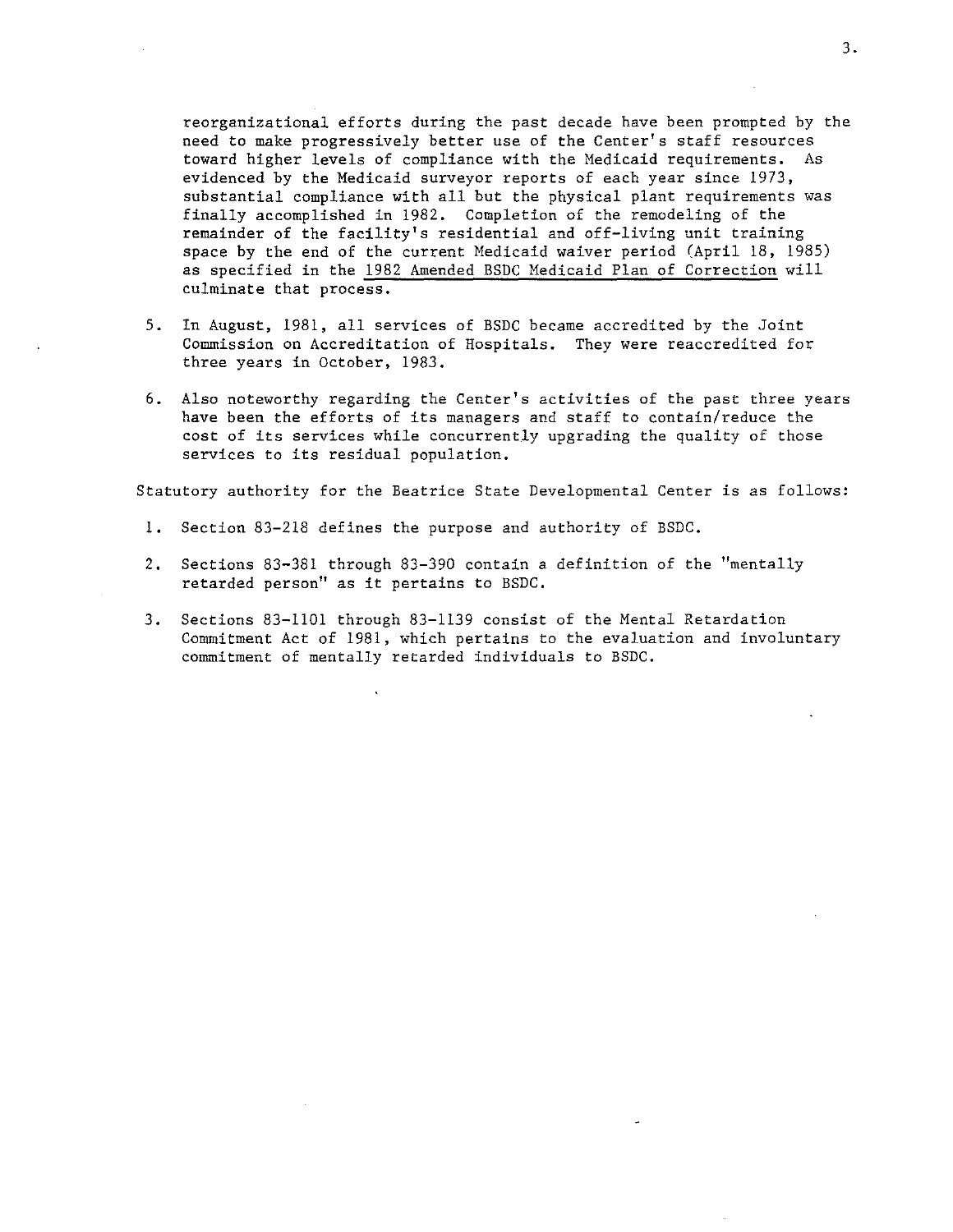## Description of BSDC's Census and Service Components

BSDC currently services 456 residents. Although most are between 25 and 45 years of age, its census ranges from 5 to 73 years of age, with an average length of stay of 22.5 years. Of the total, 56 (12%) are of school age (21 or under); 194 (43%) are non-ambulatory; 372 (82%) have one or more physically handicapping conditions; and 396 (87%) are profoundly or severely mentally retarded.

The facility provides on-campus residential, habilitation, and medical services to mentally retarded citizens of Nebraska. The system of services available to residents of the Center are delivered and supported through four organizational divisions: Programming, Medical Services, Administrative Support Services, and Professional Support Services (refer to Figure 1). With the exception of the Acute Care Facility, which is licensed as such by the Department of Health, all other services of the Center are licensed as an Intermediate Care Facility for the Mentally Retarded (ICF/MR).

# **1. Programming Division**

Residential and programmatic services are provided through six unit structures and the specialized service areas of the Speech/ Language, **Recreation, Foster Grandparent, Volunteers, and Contract Procurement**  departments. Each of the six units is an integrated set of services in which the residential and habilitation needs of the group of residents of that unit are addressed by the mix of professional and para-professional staff assigned to the unit.

The unit staff, as part of the resident's interdisciplinary team, **evaluate the needs of each of its residents and develop a comprehensive,**  integrated plan of services designed to enhance that individual's development across an appropriate spectrum of skill areas (i.e., **self-care, social, vocational, cognitive, sensorimotor, and recreational**  skills). This comprehensive plan, called an Interdisciplinary Program Plan, is then translated into specific training and treatment programs which are delivered to the resident by the unit staff and additional **personnel of one or more of the specialized service areas in the**  Programming or Medical Services Divisions.

Each unit serves  $60-112$  residents and contains management personnel, a Psychologist, Social Worker, an R.N., an L.P.N., Qualified Mental Retardation Professionals, Psychological Services Assistants, Special Education Teachers (in the units which service school age children), and Developmental Aides.

The services of the units are augmented by centralized, specialized service staffs within the Programming Division. Those organizations are responsible for the development and delivery of speech therapy, language **training, aural rehabilitation, structured recreation, individual**  companionship opportunities, and vocational skill training.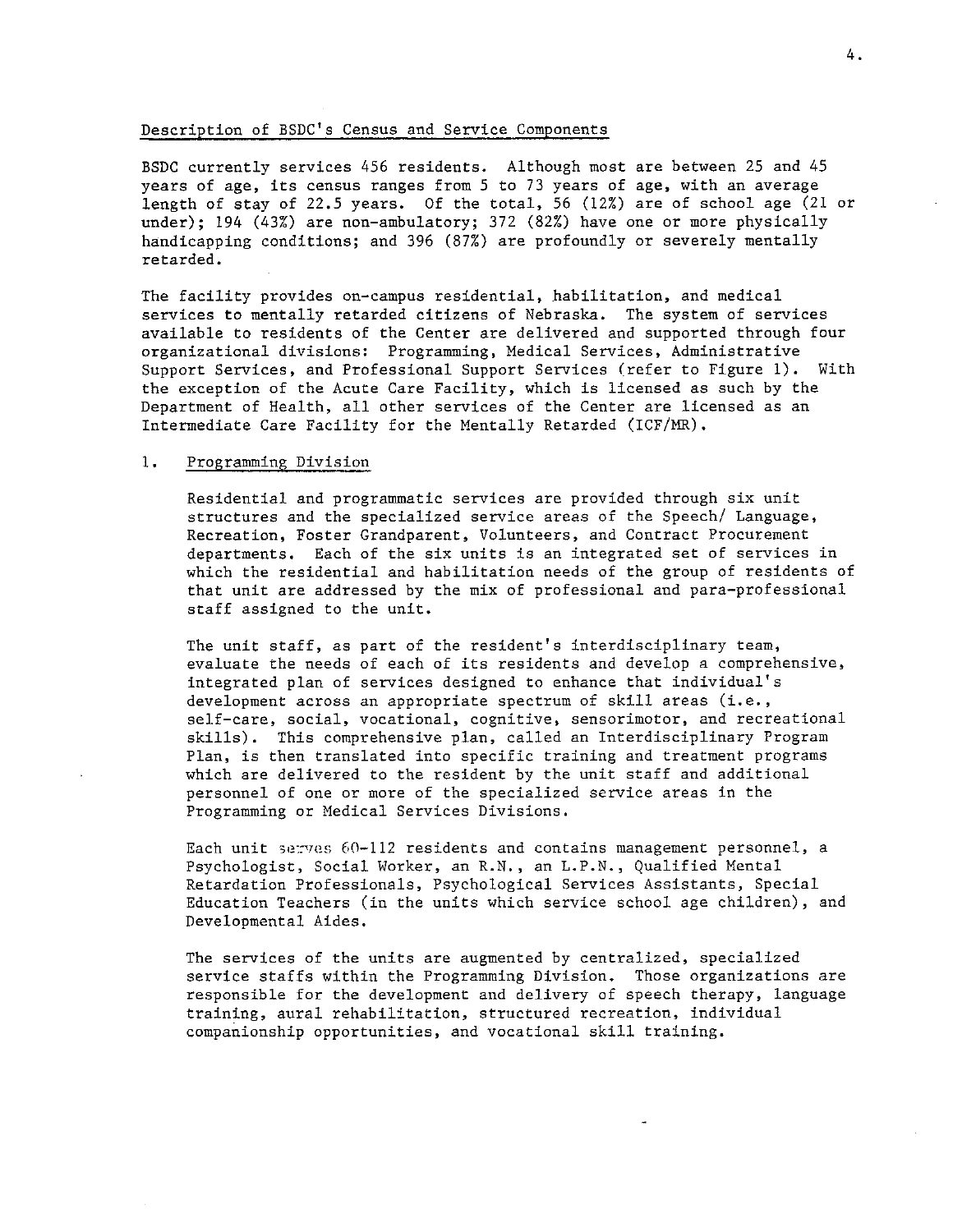

 $\bar{\gamma}$ 

Figure<br>e of Or r. 0 co VJ Cl u  $Tab$ 0 1.  $\tilde{\mathbf{e}}$ c zation

 $\overline{5}$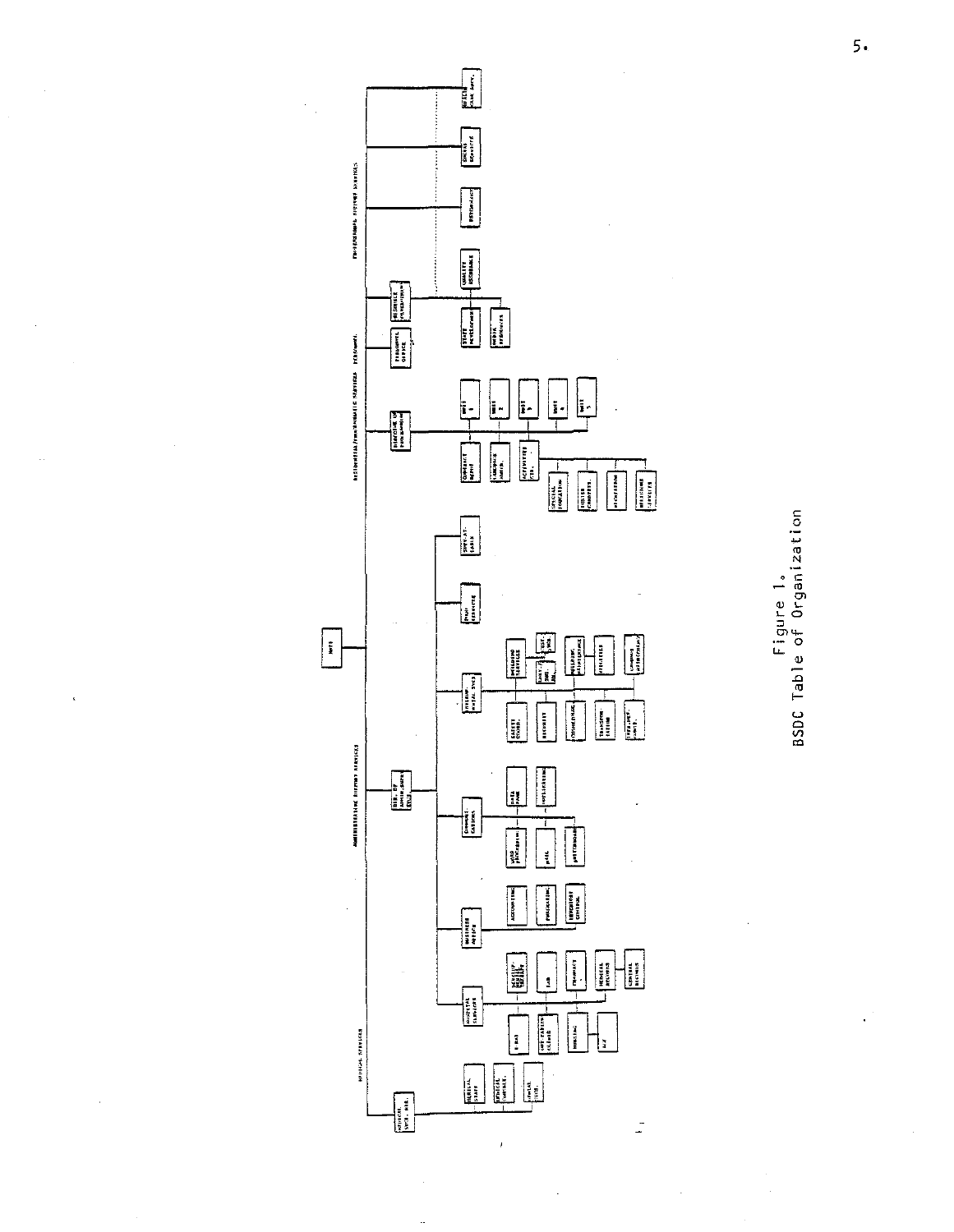## 2. Medical Services Division

The principal goal of the Medical Services Division is to prevent and. remediate physical illness of the Center's residents. That goal is achieved through a system of outpatient medical, dental, and rehabilitative therapy services, as well as inpatient medical and nursing services.

An Acute Care Facility is located within the hospital complex to service **residents requiring extensive medical care. General medical services,**  complemented by pediatric, neurologic, orthopedic, psychiatric and child development specialists, are provided to all residents across campus, as are hospital and nursing care services, including laboratory, EEG, podiatry, optometry, and radiology.

**A complete range of preventive and corrective dental services are**  provided through the dental clinic. Physical and occupational therapy are delivered through the Developmental Therapies Department.

#### 3. Administrative Support Services Division

Under the Director of DPI Administrative Support Services Manager, this Division is responsible for building maintenance and safety, **communication, word processing, security, food and dietary management,**  the laundry, budget and fiscal support services, grounds maintenance, **inventory control, and transportation services.** 

The primary goal of this set of services is to maintain a functional, efficient physical plant and supportive service staff with which to accomplish the goals of the facility's residential, programmatic, and **medical services.** 

## 4. Professional Support Services

The fourth set of services, Professional Support Services, is comprised of professional supervisors (of Psychology, Social Service, and Nursing/Health Care), Staff Development/Resource Media, and Quality Assurance personnel. Collectively, they are responsible for conducting independent management audits of the staff of the other divisions; for specialized pre- and in-service training of all Center staff; and for specialized curriculum development, program evaluation, and media support services to the Programming, Medical Services, and Administrative Support Services divisions. Principally, their goal is to assure the development **and maintenance of staff competencies necessary to accomplish the**  Center's resident habilitation goals.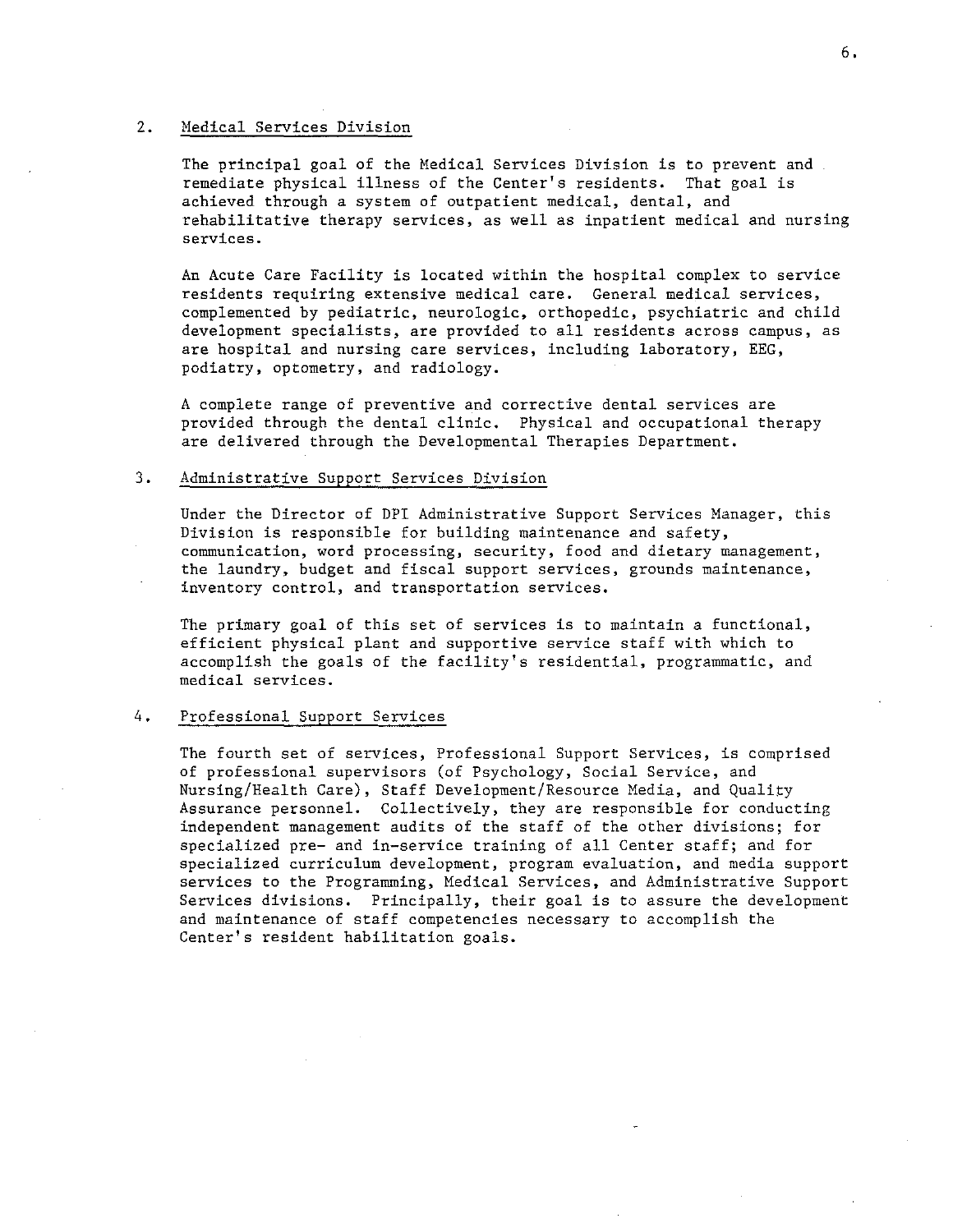The Beatrice State Developmental Center's primary purpose is to provide twenty-four hour per day on-campus residential, habilitative, and medical services to those mentally retarded Nebraska citizens for whom such comprehensive services are needed but not available in the State's communitybased programs. The Center is responsible for providing these services in the least restrictive manner which is consistent with each resident's habilitative objectives and which would best promote the resident's community placement and reintegration with his/her family when feasible.

BSDC currently services 456 residents. Although most are between 25 and 45 years of age, its census ranges from 5 to 73 years of age, with an average length of stay of 22.5 years. Of the total, 56 (12%) are of school age (21 or under); 194 (43%) are non-ambulatory; 372 (82%) have one or more physically handicapping conditions; and 396 (87%) are profoundly or severely mentally retarded. The Department of Social Services MR/MIS currently categorizes 91% (415) of the Center's census as High-Need clients, 5.7% (26) as Moderate-Need, and 3.3% (15) as Low-Need.

Services are delivered and supported through four organizational divisions: Programming, Medical Services, Administrative Support Services, and Professional Support Services. A table of organization and description of each of those sets of services has been provided in the Appendix of this document. With the exception of the Acute Care Facility, which is licensed as such by the Department of Health, all other services of the Center are licensed as an Intermediate Care Facility for the Mentally Retarded (ICF/MR). The Appendix also includes a brief history of the facility.

The following is a summary of the Center's highlights of the past few fiscal **years, including census and FTE reductions, cost containment/reduction**  efforts, and Medicaid related capital construction activities:

- 1. Census/FTE reductions. Although the facility experienced dramatic reduction in its census and admission rate between FY67 and FY85 [from 2240 to 460 (refer to Table l)], there was relatively little decrease in , its authorized and budgeted FTE level during that period prior to FY81. However, the budget requests and appropriations of FY's 81, 82, and 83 required reduction in the FTE levels (-282 FTE's, or 23,6%) concurrent with reduction in its census (-216 residents, or 31.5%). A portion of the permanent personnel cuts of FY's 82 and 83 were also the result of cutback management efforts initiated by the facility in response to the shortfall in revenue experienced by the State during both years. During FY84 an additional 37 FTE's were permanently deleted in an effort to **contain administrative, clerical, and support service costs. Likewise,**  during FY85 additional clerical, administrative, and support FTE's will be deleted, bringing the total reduction in staff across the five year period to 330 FTE's (-27.6%). Reduction in census over the same period is expected to total 224  $(-32.7\%)$ . These concurrent reductions have been portrayed in Figure 1.
- 2. Capital construction. Following release in 1981 from a permanent injunction (by the Omaha Federal District Court) on capital construction, 25 of BSDC's current 29 living units and the ACF have been brought into compliance with the National Life Safety Code and Provision-for-the